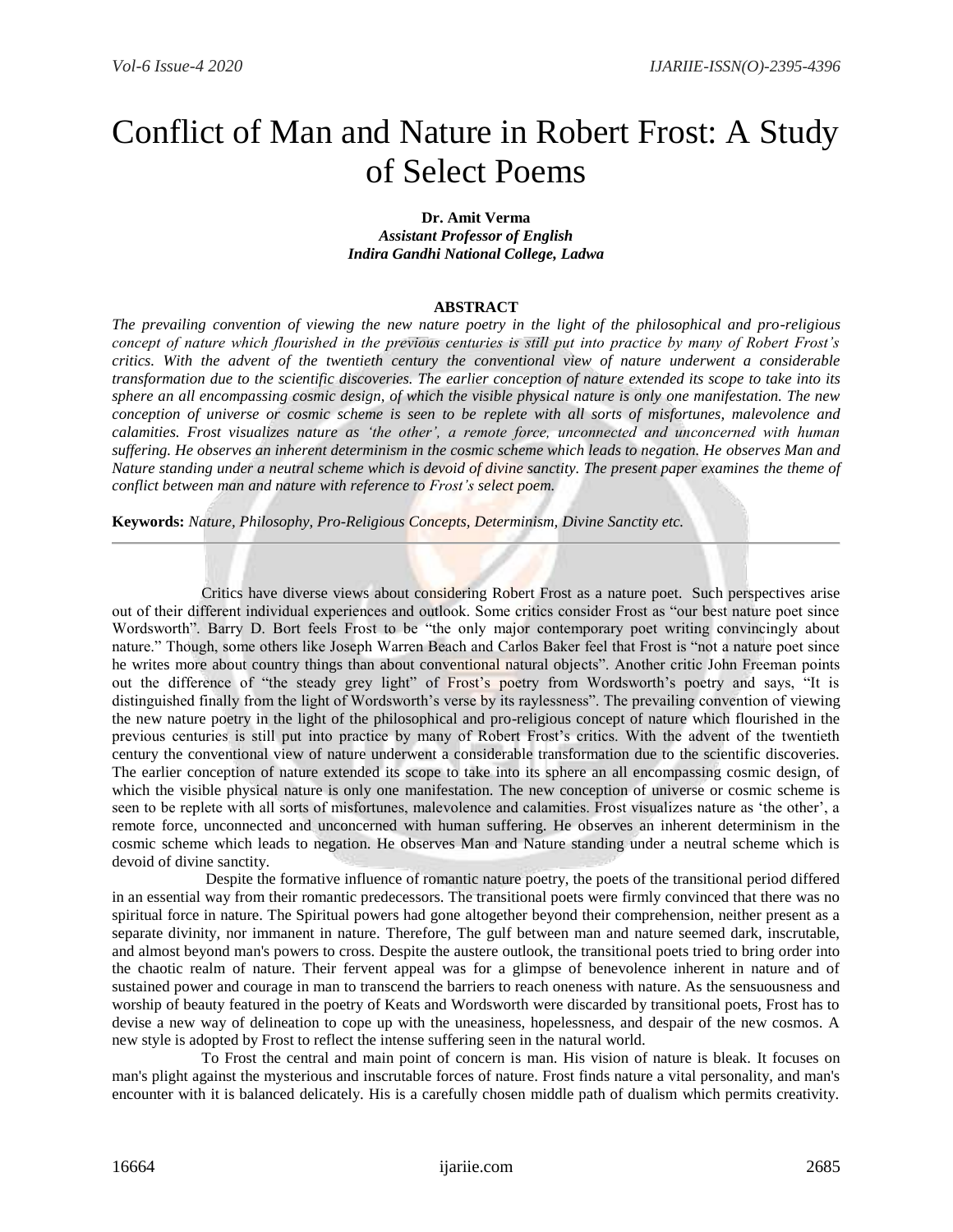This idea of Frost finds expression in several of his poems. In his poem "Birches", he contemplates a moment when the soul may become completely absorbed into a union with the divine. But he is earthbound, afraid and confined to his worldly limits. The moment he imagines himself getting away from earth, he thinks of 'fate' instead of God. His psychological apprehension of what might be a mystical experience turns into a fear of death, a fear that he would be snatched away 'not to return'. So, he rejects the unknown and clings to the finite world, 'earth is the right place for love'. He says:

#### **May no fate willfully misunderstand me**

# **And half grant what I wish and snatch me away**

# **Not to return. Earth's the right place for love:**

#### **I don't know where it's likely to go better.**

 As the poet observes the magnetic pull of the infinite, he feels afraid and is reminded of his worldly duties. His fear of being 'snatched away, not to return' also manifests itself in the poem "After Apple Picking" where he deliberately makes a comparison of his sleep with that of a woodchuck to clarify any confusion in the mind of the reader. The poet clearly discriminates his state of drowsiness as a transitory phase, a momentary state of rest during which he always remains conscious of his worldly duties. He says:

#### **The woodchuck could say whether it's like his**

#### **Long sleep, as I describe its coming on,**

#### **Or just some human sleep.**

 At times Frost finds nature very cold and hostile. The design of cosmic things appears terrifying to him. In a letter to Lincoln Macueagh he says, "Something hates us and likes to spoil our fair beginning." Frost observes nature as a powerful force constantly trying to impede man's journey. This impersonal, gigantic and dynamic force is wildly destructive and annihilating, and Frost is, as Lionel trilling puts it "not a poet" who reassures us "by his a affirmation of old virtues and ways of feeling" but arouses fear by speaking of "a terrifying universe". Frost's fear of a terrifying nature finds an eloquent expression in the poem "The Onset". The paralyzing response of a dazed persona at the sudden sight of an ice storm finds expression in the lines:

# **I almost stumble looking up and round,**

**As one who overtaken by the end** 

**Gives up his errand, and lets death descend** 

**Upon him where he is, with nothing done** 

**To evil, no important triumph won,**

#### **More than if life had never been begun.**

 The persona is stunned to see the descending snow downhill. He stumbles and lets the overpowering sense of death descend on him. There is no apparent struggle on the part of the persona and he makes a passive surrender to the evil design of nature. Hence, the nature wins no great triumph. It looks as though life has never begun. "The deep rooted terror of a malevolent nature is seen in "Storm Fear". The human efforts to resist and retaliate against the immense fury of the immeasurable strength of natural forces seem to be frail and ineffective. The tremendous force of nature and its violence are again emphasized in "Once by the Pacific". The soaring waves and their shattered water represent kinetic energy. The poet warns the humble people "to be prepared for rage" as "it looked as if a night of dark intent was coming and not only a night, an age". Similar unsighted power stands mute in Frost's "Stars". A wanderer is completely lost on a wintry night with chilly winds blowing and white snow covering and annihilating everything. Frost finds a total void in the white blank snow in "Desert Places": "A blind whiteness of benighted snow with no expression nothing to express". Human despair increases with an awareness of cosmic meaninglessness. This sense of absolute blankness also exhibits itself in the poems "Design" and "Neither Out Far Nor in Deep". The inexplicable mystery of the persistent conflict between man and nature finds expression in the poem "Mending Wall" which embodies a constant confrontation between nature and man. When the persona finds the repaired wall repeatedly broken at 'the spring mending time', he says with astounding astonishment:

# **Something there is that doesn't love a wall,**

# **That wants it down." I could say "Elves" to him,**

#### **But it's not elves exactly….**

 Frost perceives of a design in the cosmic scheme. The poet wonders at the unerring scheme of cause and effect in "Design". He finds sinister implications, "a design of Darkness", in the accidental meeting of a white heal-all, a moth and an Albino spider. Frost is confronted with a natural scheme of things which is not apparently responsive to human pleas and cries. It is not easy to penetrate the barriers and probe the mystery of nature. It is ever an incomprehensible and inscrutable force. In a Frost's poem the tension rises between the simple fact and the mystery which surrounds it. The mysterious point occurs when the scene and the unseen confront each other. As in